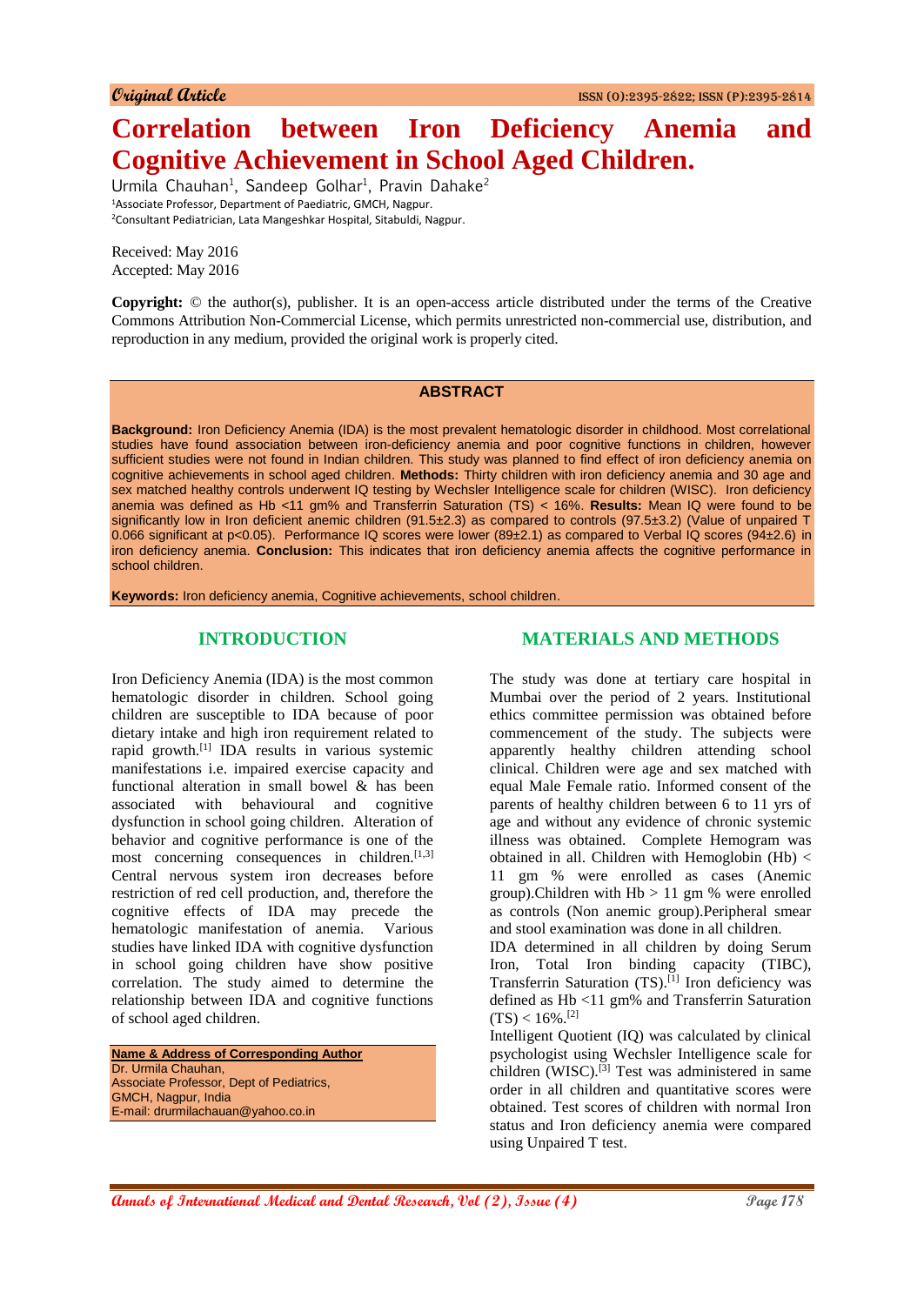## **Chauhan et al; Iron Deficiency Anemia and Cognitive Achievement**

Correlation Coefficient between S. Iron and IQ scores obtained and compared for children with anemic and non anemic group for statistical analysis.

#### **RESULTS**

In our study 60 children, age and sex matched comprising 30 cases and 30 controls were enrolled. Out of these 83% of children had symptoms pertaining to anemia at presentation and 17% were asymptomatic. Worm infestation (63.33%) and pallor (30%) were the most common presenting symptoms.

Other tests such as peripheral smear (PS) and stool examination (SE) were done in all children. Abnormal PS in the form of hypochromia and microcytosis was seen in 56% of children with IDA. SE showed worm infestation in 40% of children with IDA.

The ,hematological parameters are as illustrated in [Table 1].

| <b>Table 1:</b> Hematological parameters |                                 |       |  |
|------------------------------------------|---------------------------------|-------|--|
| Cases $(n=30)$<br>(Hb<11gm %)            | Control $(n=30)$<br>(Hb>11gm %) |       |  |
| $TS$ (Serum Iron/TIBC)<16                | TS<16                           | TS>16 |  |
| 100%                                     | 5%                              | 45%   |  |

All these children were tested for cognitive function with WISC scale by the clinical psychologists. Results are depicted in [Table 2].

| <b>Table 2:</b> IO scales in Cases Vs Controls |                |                 |
|------------------------------------------------|----------------|-----------------|
| <b>IO</b> scale                                | Case $(n=30)$  | $Control(n=30)$ |
|                                                |                |                 |
|                                                | % of children  | % of children   |
| 120-129                                        |                | 3.33%           |
| Superior                                       |                |                 |
| 110-119                                        | 10%            | 26.66%          |
| High average                                   |                |                 |
| 90-109                                         | 33.33%         | 50%             |
| Average                                        |                |                 |
| 80-89                                          | 16.66%         | 10%             |
| Low average                                    |                |                 |
| 70-79                                          | 40%            | 10%             |
| Borderline                                     |                |                 |
| Mean Verbal IO                                 | $94{\pm}2.6$   | $98 \pm 3.6$    |
| <b>Mean Performance</b>                        | $89+2.1$       | $97 + 2.9$      |
| Ю                                              |                |                 |
| Mean Full scale IO                             | $91.5 \pm 2.3$ | $97.5 \pm 3.2$  |

56.66% of case group had IQ scores below average whereas only 20% of children from control group had IQ scores below average. Statistical analysis to compare IQ scores in case and control group was significant. (Value of unpaired T test 0.066, significant at  $p<0.05$ ). Mean IQ scores among the 2 groups were also comparable. Mean IQ were found to be significantly low in Iron deficient anemic children  $(91.5\pm 2.3)$  as compared to controls  $(97.5\pm3.2)$  (Value of unpaired T 0.066 significant at p<0.05). Performance IQ scores were lower  $(89\pm2.1)$  as compared to Verbal IQ scores  $(94\pm2.6)$ in iron deficiency anemia.

In our study, maximum S. Iron concentration obtained was 235 and minimum was 24. A graph plotted of S. Iron Vs IQ scores is shown [Figure 1]. As seen from the graph there was linear association between S. Iron and IQ scores i.e. as the level of S. iron increases the IQ also increases proportionately.



Correlation coefficient among S. Iron and IQ scores was  $0.91$ (significant at  $p \le 0.05$ ) and shows statistically significant positive association amongst these two parameters.

#### **DISCUSSION**

Iron deficiency (ID) is a major public health problem affecting more than 2000 million persons worldwide. India continues to be one of the countries with very high prevalence. National Family Health Survey (NFHS-3) reveals the prevalence of anemia to be 70-80% in children. Prevalence of anemia in India is high because of low dietary intake, poor availability of iron and chronic blood loss due to hookworm infestation and malaria. While anemia has well known adverse effects on physical and cognitive performance of individuals, the true toll of iron deficiency anemia lies in the ill effects on maternal and fetal health.<sup>[4]</sup> Iron is an essential nutrient for not only the normal growth, health, and survival of children, but also for their normal mental and motor development and cognitive functioning. Iron deficiency with anemia (IDA) is associated with significantly poorer performance on psychomotor and mental development scales and behavioural ratings in infants, lower scores on cognitive function tests in preschool children, and lower scores on cognitive function tests and educational achievement tests in school-age children.

In present study, we evaluated data from a small representative sample of school aged children who attended hospital for minor complaints, may be pertaining to IDA itself. All the children in anemic